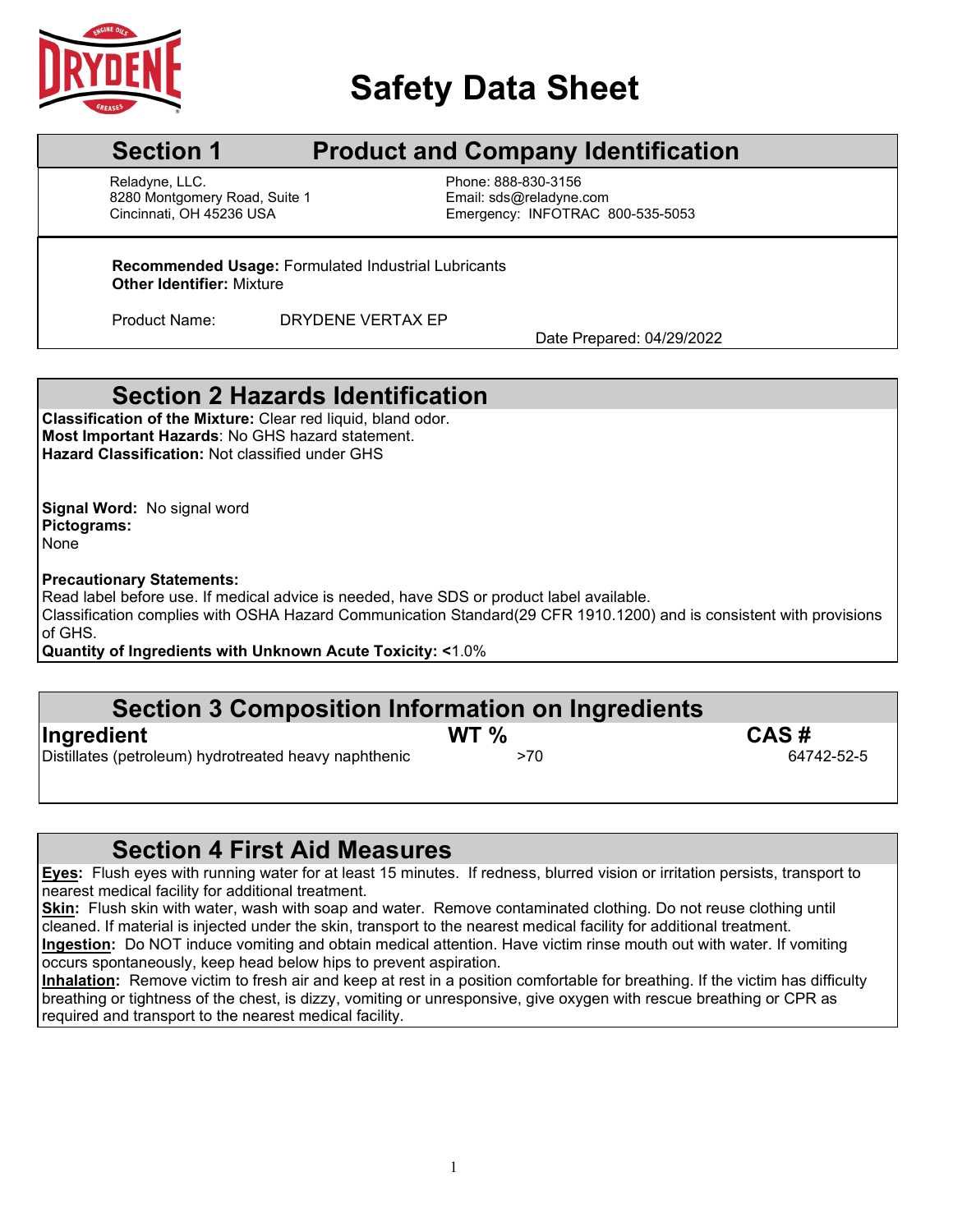## **Section 5 Fire Fighting Measures**

### **Flammable Properties:**

Flash point: >360°F (ASTM D56) Flammable limits in air: N/A Auto ignition temperature: N/A **Extinguishing media:** CO<sub>2</sub>, dry chemical, foam **Special firefighting measure:**

Procedures for an oil fire should be followed. Use self-contained breathing apparatus. Use foam or dry chemical to extinguish fire. Water may be used only to keep surrounding containers cool. Firefighters should wear proper protective equipment and self-contained breathing apparatus with full face piece operated in positive pressure mode.

## **Section 6 Accidental Release Measures**

- **Eliminate ignition sources and ventilate area. Advise EPA/state agency if required.**
- **Absorb spillage with inert absorbent material. Use proper personal protective equipment**
- **for clean-up.**

• **Contain spill and keep from entering waterways or sewers.** • **Treat contaminated absorbent same as spilled product.**

**Section 7 Handling and Storage**

**Handling and Storage Precautions:** Avoid heat, open flames, including pilot lights, and strong oxidizing agents. Use general ventilation to prevent vapor accumulation. Avoid contact with eyes, skin and clothing. Wash thoroughly after handling. Do not eat, drink or smoke when using this product. Have appropriate fire extinguishers and spill clean-up equipment in or near storage area.

**Work/Hygienic Practices:** Wash with soap and water before eating, drinking, smoking, applying cosmetics, or using toilet. Launder contaminated clothing before reuse. Properly dispose of contaminated leather articles such as shoes or belts that cannot be decontaminated. Contaminated leather articles including shoes cannot be decontaminated and should be destroyed to prevent reuse.

## **Section 8 Personal Protection/ Exposure Controls**

**Engineering Controls:** Use adequate ventilation to keep vapors and mists of this material below applicable standards. **Respiratory Protection:** If engineering controls do not maintain airborne concentrations to a level which is adequate to protect worker health, an approved respirator must be worn. Respirator selection, use and maintenance should be in accordance with the requirements of the OSHA Respiratory Protection Standard, 29 CFR 1910.134.

**Skin Protection:** Use protective clothing that is chemically resistant to this product. Acceptable materials for gloves and aprons are: neoprene, nitrile rubber or viton.

**Eye Protection:** Use safety glasses or goggles. Have suitable eye wash water available.

**Other/General Protection:** For mists and vapors: Air Purifying, organic vapor cartridge, NIOSH approved respirator. Use self-contained breathing apparatus for environments with unknown concentrations or emergency situations.

| <b>Chemical Name</b>                 | OSHA TWA $(mq/m3)$ | ACGIH TWA $(mg/m3)$ |
|--------------------------------------|--------------------|---------------------|
| Severely Hydrotreated Naphthenic Oil | $5mg/m3$ (Mist)    | 5mg/m <sup>3</sup>  |
|                                      |                    |                     |

| <b>Section 9 Physical and Chemical Properties</b>                    |                                                                                        |                                                                                                             |  |  |  |
|----------------------------------------------------------------------|----------------------------------------------------------------------------------------|-------------------------------------------------------------------------------------------------------------|--|--|--|
| Color:<br>Red<br>Appearance: Clear Liquid<br>Characteristic<br>Odor: | <b>Vapor Pressure:</b><br>N/A<br>% Volatile by Volume: N/A<br>Vapor Density (air = 1): | <b>Solubility in Water:</b><br>Insoluble<br><b>Evaporation Rate</b><br>(Butyl Acetate = 1): $\leq 1$<br>N/A |  |  |  |
| <b>Boiling Point: &gt;500° F</b><br>pH@ 10%:<br>N/A                  | <b>Reactivity in Water:</b><br>Non-reactive<br>Viscosity $@$ 40C:<br>65 cSt            | <b>Specific Gravity:</b><br>0.9555                                                                          |  |  |  |

 $\mathfrak{D}$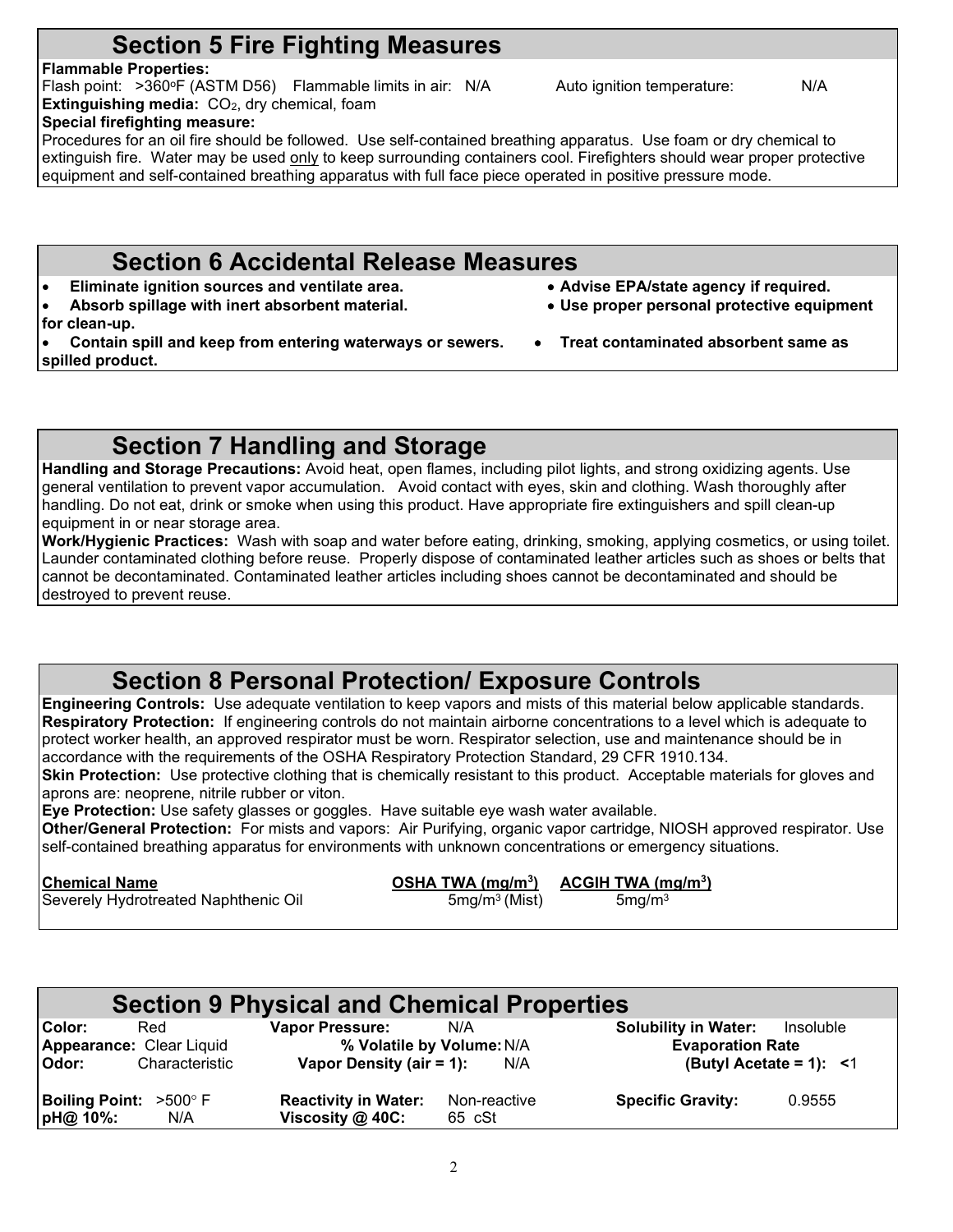**Section 10 Stability and Reactivity**<br>
Stable Conditions to avoid: Sources of ignition. Incompatibility: Strong oxidizing or reducing agents. **Stability: Stable <b>Conditions to avoid:** Sources of ignition. **Decomposition Products:** Oxides of Carbon, Phosphorus, Nitrogen and Hydrogen and Hydrogen Chloride. **Hazardous Polymerization:** Will not occur.

### **Section 11 Toxicological Information**

**Likely Routes of Exposure:** Inhalation, skin, eyes and ingestion.

**Potential Health Effects:** No know chronic or acute health risks.

**Eye Effects:** This mixture can cause irritation, redness to the eyes.

**Skin Effects:** Prolonged and/or repeated skin contact may cause irritation/dermatitis.

**Oral Effects:** Not harmful if ingested in small amounts..

**Inhalation Effects:** Mists may cause respiratory irritation.

**Chronic Health Effects:** Not classified as specific target organ toxicant.

**Mutagenicity:** Negative

**Carcinogenicity:** This mixture does not contain any component that is listed as a carcinogenic or a potential carcinogen by the National Toxicology Program, by the I.A.R.C. monographs or by OSHA.

**Teratogenicity:** Negative.

**Sensitization:** Negative

**Toxicological Data:** No data available or estimated

## **Section 12 Ecological Information**

Not classified due to inadequate data available on this mixture. Recommend avoidance of release to the environment.

### **Section 13 Disposal Considerations**

Avoid release to the environment. Dispose in a safe manner in accordance with national, state and local regulations. Not a RCRA hazardous waste if uncontaminated. If "used" RCRA criteria must be determined. Dispose of container by recycling or if permitted incineration.

### **Section 14 Transportation Information**

**Proper Shipping Name:** Lubricating Oil, N.O.S. **Shipping Class:** 65 **Dot Identification Number:** N/A **Dot Shipping Label:** Not regulated by DOT. **TDG Classification:** Not controlled under TDG (Canada).

### **Section 15 Regulatory Information**

### **U.S. Federal Regulatory Information:**

SARA 302 Threshold Planning Quantity: N/A SARA 304 Reportable Quantity: N/A

SARA 311 Categories:

Chronic Health Effects: None Fire Hazard: No Sudden Release of Pressure Hazard: No Reactivity Hazard: No

Acute Health Effects: None

**EPA/TSCA Inventory:** The components of this product are listed on the EPA/TSCA inventory of chemicals. **EPA Hazard Classification Code:** Not applicable

**CERCLA:** No chemicals in this product are subject to the reporting requirements of CERCLA.

**SARA Title III - Section 313 Supplier Notification:** No Chemicals in this product exceed the DE Minimus reporting level established by SARA Title III, Section 313 and 40 CFR 372.

**WHMIS Classification:** WHMIS controlled. Class D; Division 2, Subdivision B: otherwise causing toxic effects. **Other Regulations:** All components of this formulation are listed on the CEPA-DSL (Domestic Substance List)